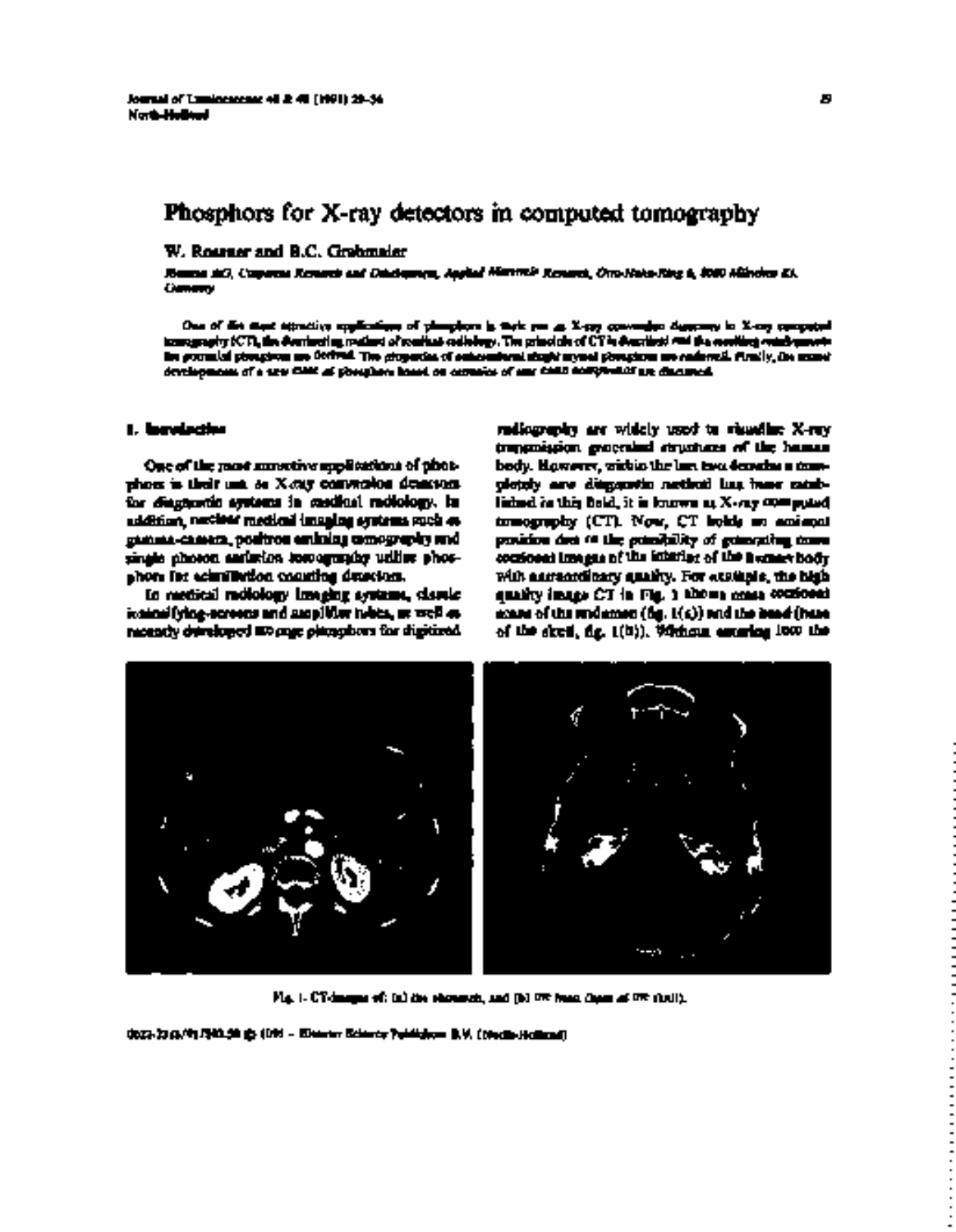anatomical details, these images show the clear and sharp resolution of fine bone structures and soft time anatomy free of image artefacts. Basi-  $\sim$   $\frac{1}{2}$   $\sim$   $\frac{1}{2}$   $\sim$   $\frac{1}{2}$   $\sim$   $\frac{1}{2}$   $\sim$   $\frac{1}{2}$   $\sim$   $\frac{1}{2}$   $\sim$   $\frac{1}{2}$   $\sim$   $\frac{1}{2}$   $\sim$   $\frac{1}{2}$   $\sim$   $\sim$   $\frac{1}{2}$   $\sim$   $\sim$   $\sim$   $\$  $\alpha$  ify, this is the result of the properties of the CT  $X$ -ray deserting system together with the precise setting of the scan parameters and the inauge reconstruction algorithms. -

The fundamentals of X-ray tomography were Fig. 2. Scanning system of X-ray computed tomography with established by Hounsfield in 1972 [1]. The prin- fan-beam design and rotation-rotation principle [3]. ciple is based on the detection of a series of X-ray attenuation profiles from several different viewing directions, which subsequently allow the recon- means of a linear detector array system (and fig.<br>struction of externe exclosed insures of an object. A still the dutation array include the built up of arvesti comprehensive introduction to CT-techniques and applications in given in call. [2,3]. From a variety the attenuation corresponding electrical signals.<br>of such heat syntems for CT-resolution the po-colled to the width of the American signature and the of technical systems for CT-machines the po-called The width of the detector sistements and the<br>flux-beam design has sygger to be the andel whyer a society in generation it of the X-ray course, subjtageous. In fig. <sup>2</sup> a CT scanning system following mation and detector determine the spatial resolthe rotation—rotation principle is illustrated. In ution of the system which is presently about such a system, the X-ray tube and detector are 0.4 mm. rigidly coupled and rotate around the measure- Contrary to scintillation counting techniques, ment field within a few seconds. A fanshaped beam computed tomography X-ray detectors are against-<br>of X-rays combination patter through a came- [an in current mode due 10 the dose flux in the of X-rays continuously passes through a camesectional "slice" ofthe measurement field and hits range of <sup>1</sup> R/s which yields quanta rates up to the detector system. In order to be able to reconstruct CTimages, attenuation profiles (projections) tion of X-ray intensities with a photon energy up of that part of the patient's body located in the to 150 keV can be realized by three detector types: measurement field are scanned from several semiconductor based detectors, ionization chamdifferent viewing directions. The attenuation bers and phosphor based detectors. In the case of profiles are registered in a "single shot" for each semiconductor-based detectors, highpurity gerviewing direction as an X-ray intensity pattern by manium is the favorite, but calls for thorough



s). The duttions struy inalf is built up of antical hazardize.  $\frac{1}{2}$ geomotoric design has proven to be most a most and most arrangement of the X-ray source, colli-

 $10^{16}$  s<sup>-1</sup>. Principally, the quantitative determina-



Fig. 3. Solid state detector scanner for X-ray computed tomography [5].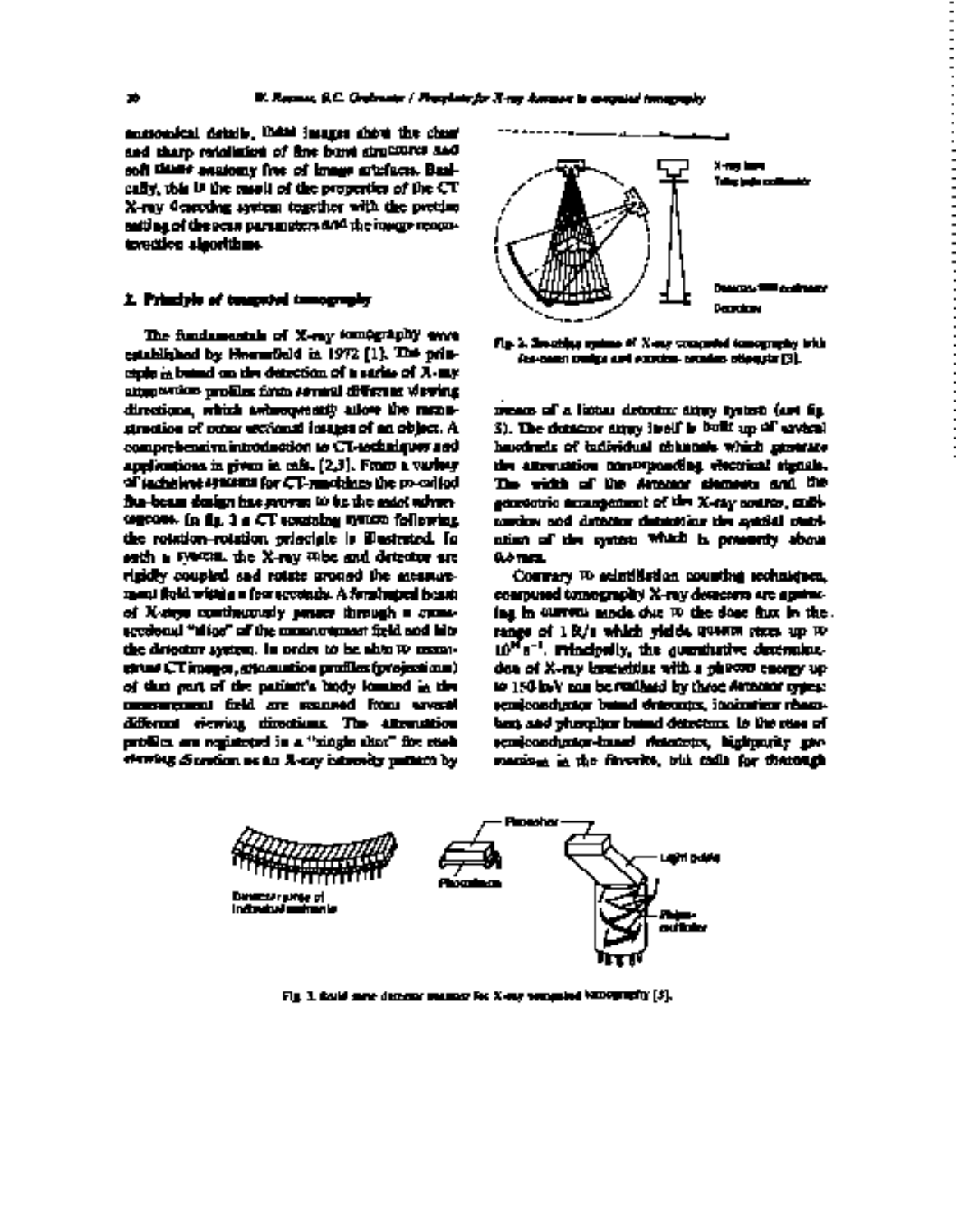combing [4] and its use is far from practical. In therefore special properties and demands for the<br>contrast, blah spincers intitation distribute Siled — parformance of components. Referring to solidcontrast, high pressure ionization distribute filled performance of components. Referring to solid-<br>with somes are still todays demobiating detector - sints detector systems, each twinniple has its with xenon are still todays dominating detector state detector systems, each principle has its systems for CT. It gives accellent results but has individual advantages and disadvantages. For that<br>in Emilyeisse, walnty in X-ray absorption and in manne the determination of the phosphor regularin limitations, walkly in X-ray absorption and reason the determination of the phosphor require-<br>efficiency, Since games, aven when presentions skill response for CT-application is limited in the principal efficiency. Since gases, aven when pressurized do metals for CT-application is limited to the principal application of the principal state of the principal state principal state of the principal state of the principal stat not stop as many X-rays as solids, in particular physical and technical aspects. An overview of the those with high density, phosphors are of big inter- most important properties is given in table I with<br>set, in agreepl such decidiors are maliked by the the absorption, conjugato, applical and to their and est. In general such detectors are realized by the combination of phosphors and photon detecting denamnia.<br>deviates, speb as phosphisches or -scottipliess, as The key finisce of CT is not the sential totaldevices, such as photodiodes or -multipliers, as Theorem is not the spatial resolution of CT is not the spatial resol<br>The spatial resolution of CT is not the spatial resolution of the spatial resolution of the spatial reso

least 1000 individual X-ray detecting dhamels. small differences in X-ray attenuation, which are<br>Ruch detector closent is show one militane are in general after percent for and three parts, have wide. The spacing between the elements is rather to be detected precisely, while simultaneously CT<br>specif, but is grown, to suppose creat calk by the small be to detect the bluken actinguishes in staall, but is present to suppose cross colk by must be able to detect the highest attenuation in .<br>Internitials to ministeries the lots of deachthations. This came of home material. With readers CT-

For solid-state detectors the phosphor-photo-<br>diote concept is perfected cocot, The X-recognitions bed by the phosphor are converted into visible radiation, which propagates to the photodiode high light surput of the X-ray excited luminoscoupled to the phototox signary of the side cence. Light output is fixelf out an overall universal opposite to the incident X-ray. Then, an electrical measure due to the individuality of detector signal is generated by the photoelectric conversion devices [6], but with respect to the phosphor, it is of visible light. The following comments of this the result of X-ray absorption, efficiency of the work refer to this detector principle, internal luminescent processes and the interior

selow, but the contrast conduction, which should<br>have an eccuracy of a faw parts per thousand. Very Modern CT scanners use dector arrays with <sup>art</sup> have an accuracy of a few parts per thousand. Very<br>a 1000 individual X-ray detecting d'unuels. Annuel differences <sup>le</sup> X-ray accumulate, which are Each detector element is about one millimeter in general a few percent for soft tissue parts, have<br>wide. The spacing between the elements is mover in to be detected proceedy, while significance wily CT interstitials,to minimize the loss of dose utilization, the case of bone material. With modern CTdised within a high dynamic mage of up to  $14^{\circ}$ .<br>For phraphot heard deuctions this naturalised

optical quality to avoid losses of the emitted light by scattering or absorption. Because the phosphor 3. **Phosphor requirements** element is coupled to a photodiode, optical matching of the emission wavelength should be close to The CT-market offers different types of the maximum of the diode's sensitivity to ensure machines. Each type has its own principle and high signal conversion. The phosphor has to show

Table <sup>1</sup>

Basic requirements of phosphors for CT-applications.

| <b>A-457</b>                                                                               | that a                                                                                                                             | استزارت                            | Treas and                                                                                             |
|--------------------------------------------------------------------------------------------|------------------------------------------------------------------------------------------------------------------------------------|------------------------------------|-------------------------------------------------------------------------------------------------------|
| compaña                                                                                    | onhera                                                                                                                             | providen                           | مرابي                                                                                                 |
| $+ 44402$ called<br>- 10<br>$+$ Density<br>三十五年 10<br>. High address residing . Easy draws | <b>. Surfators d'Enferier</b><br>+ High Butanz<br>4 Seinsteal anakshirun<br><b>1200-000 PM</b><br>≺LL⊞<br>e Gart alphythu<br>有两名的地 | * Hçil maceimus<br>* Lan Romanista | <b>Northern</b><br>* Classical MARINE<br># Afrahamical statistic<br>· <b>Representation</b><br>- 的复数医 |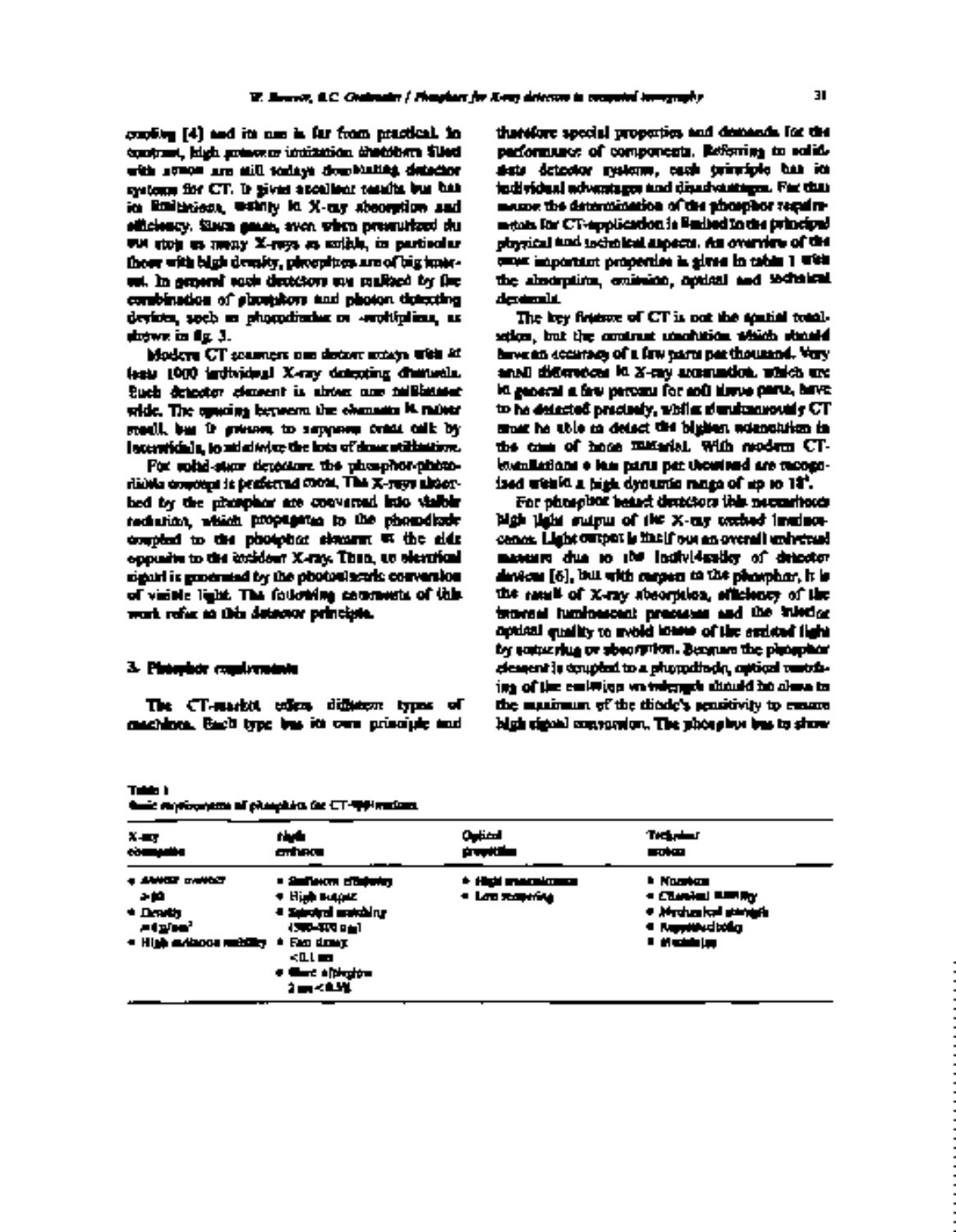high X-ray absorption for high dose utilization to have always been of interest. A detailed overview avoid unnecessary radiation hazards to the patient. of the conventional phosphor systems has been Therefore an average atomic number higher than given previously by Farukhi [8,9] and Grabmaier about 50 or a density above 4g/cm<sup>3</sup> is preferred. [7]. In table 2 the characteristic data of the most

quantum- or radiant conversion efficiency is an with mage new ceramic-phosphors which are disessential demand. Although this is a basic physical cussed in the following chapter. The alkali halides, "constant" for a given phosphor, the preparation tungstates and germanate-phosphors listed here, of the phosphor material has an important are single crystal type materials and are prepared influence by controlling defect generation and by conventional crystal growth techniques. impurity incorporation [7]. For these phosphors only the main features are

CT-phosphors is the rapid behavior ofthe emission The X-ray excited emission spectra of some repafter the termination of X-ray excitation. After- resentative single crystal phosphors which exhibit glow, in particular, is an extraordinary critical broad band emitter characteristic are plotted in parameter. If the afterglow intensity exceeds fig. 4. specific limitations, image degradation occurs due The thallium-doped alkali halides, NaI:Tl and to memory effects. Such limitations are given by CsI:Tl, are the most efficient known phosphors. In the scanning duration for CT imaging. The scan spite of high light output and short exponential time is determined by the need to avoid motion decay, NaI:Tl is not applicable for CT use because artefacts and to reduce exposure time for minimiz- of serious afterglow problems [8] and its hygroing the patients' risk from the radiation hazard. scopic nature. In contrast Csl:Tl is widely used in For the fan-beam rotation-rotation principle a CT but still has several drawbacks. As shown in single rotation including up to 1500 projections fig. 5 by time dependent intensity measurements takes, for example, two seconds. This yields time after X-ray excitation cut off, CsI:Tl shows a long intervals of about 1.3 milliseconds for the read out afterglow. In addition its light output depends on of the detector channels. This time limit may give its irradiation history, known as hyseresis and a qualitative measure of the time range of after- varies for different crystal ingots. However, these glow, with intensities of some parts per thousand. difficulties may be controlled by pulsed CT tech-Due to the basic physical process ofluminescence, niques for detector calibration and by mathematidecay time describes the behavior of the specific cal calculations. luming cominenter while afterglow is symptomatic With the tungstates, CdWO, and 2xWO, and

suitability of phosphors depends further on some vated phosphors have low radiant efficiency. Only<br>certaints aspects, for example, coalcity, chemical with transmisser, where COWO<sub>s</sub> is horiz, chest a technical aspects, for example, toxicity, chemical the tungstates, where CdWO<sub>4</sub> is toxic, show a<br>subliky, **reproducibility and macketing will close light respect Facthermore, congresse** surbility, reproducibility and machining validate light output. Furthermore, tungstates<br>passibilities Fhatiy, overall radiation stubblity is turn the andeacy of classage particle to distinct possibilities. Finally, overall radiation stability is have the tendency of cleavage parallel to distinct required. Nevertheless, for distinct phosphors crystallographic planes, making precise machining extraordinary advantages may compete with smal- of detector elements difficult; a drawback for their ler disadvantages so that compromises have to be effective application to CT. considered.

# 4. Conventional single crystal phosphors

Regarding the emission characteristics, high important phosphors are summarized together

One of the primary requirements for suitable discussed. For further information refer to [7—9].

4 and Zemersky and<br>4 Andre Zemersky for a long term decrease by retardation effects. Bi4Ge3O12 (BGO) an excellent low afterglow is Besides all these physical requirements the obtained (fig. 5). These materials like other unacti-<br>Besidibility of phosphats depends further on come word phosphats live fox redium officiency. Only

## 5. Recent developments

For the reason that CsI:Tl could be well suited Within the period of technical developments of for CT application, experiments were initiated to CT machines, phosphors for solid state detectors clarify if afterglow and hysteresis can be minim-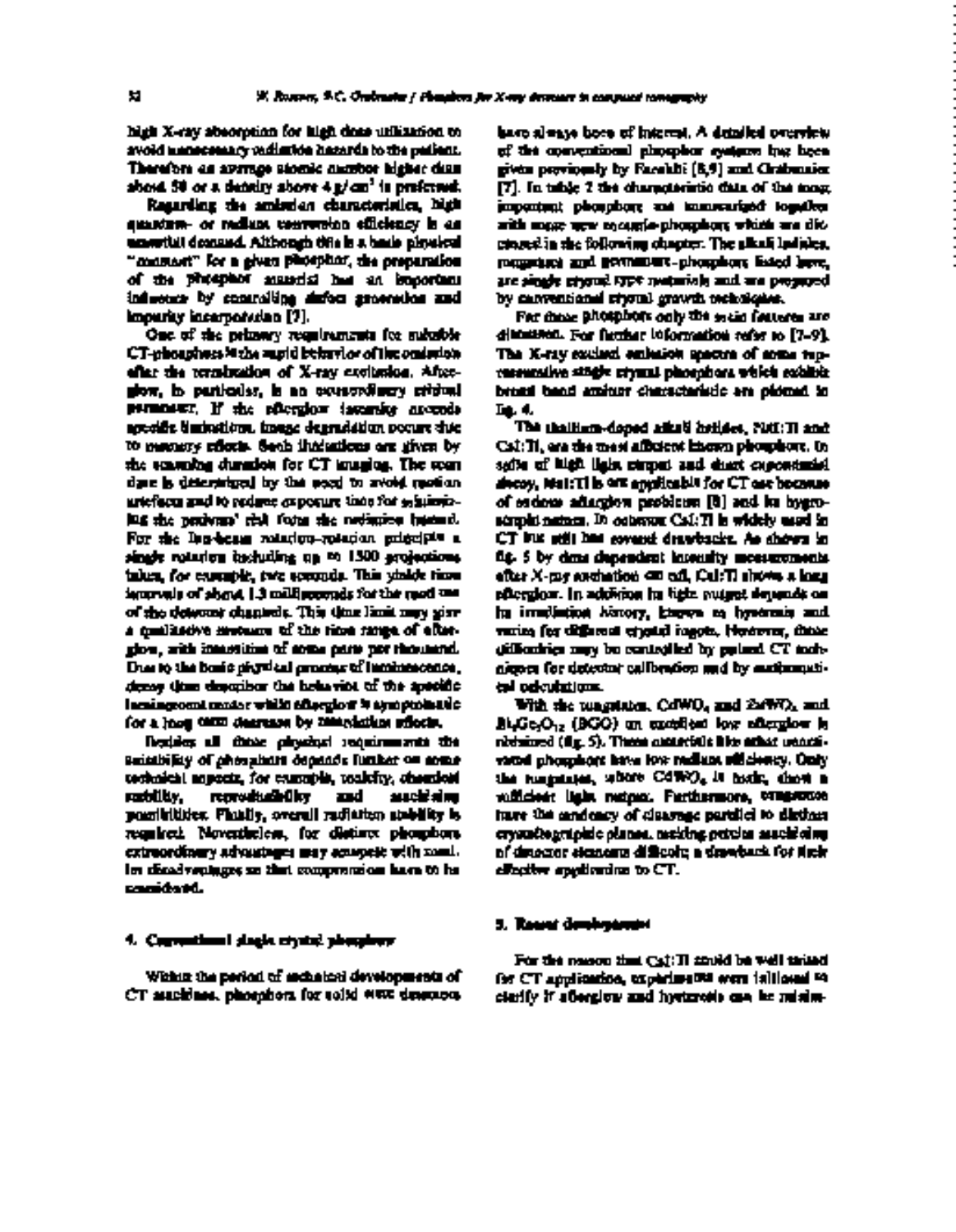|                                   | Nal:Tl                 | CsI:TI             | CdWO <sub>4</sub> | ZnWO <sub>4</sub>   | $Bi_4Ge_3O_1$         | (Y, Gd), O <sub>3</sub> :Eu | Gd, O, S: Pr, Ce, F |
|-----------------------------------|------------------------|--------------------|-------------------|---------------------|-----------------------|-----------------------------|---------------------|
| Type                              | single<br>crystal      | single<br>crystal  | single<br>crystal | single<br>crystal   | single<br>crystal     | ceramic                     | ceramic             |
| Structure                         | cubic                  | cubic              | monoclinic        | monoclinic          | cubic                 | cubic                       | hexagonal           |
| Density<br>$(g/cm^3)$             | 3.67                   | 4.52               | 7.99              | 7.87                | 7.13                  | (5.9)                       | 7.34                |
| Atten. coeff.<br>150 keV $(cm-1)$ | 2.20                   | 3.21               | 7.93              | 7.80                | 9.93                  | (3.40)                      | 6.86                |
| Emission<br>maximum (nm)          | 415                    | 550                | 480               | 480                 | 480                   | 610                         | 520                 |
| Light output<br>80 keV (rel.)     | 118                    | 100                | 30                | 20                  | 10                    | ~1                          | $-60$               |
| Decay time<br>$(\mu s)$           | 0.23                   | 0.98               | 5                 | 5                   | 0.3                   | ~1000                       | $-3$                |
| Afterglow                         | 90                     | $7 - 15$           | $\overline{2}$    | <1                  | $\leq$ 1              | $~1$ $~0$                   | $\leq 1$            |
| $(\%)$                            | (within<br>$150$ ms)   | (after<br>$20$ ms) | $(20 \text{ ms})$ | $(20 \text{ ms})$   | $(20 \text{ ms})$     | $(3 \text{ ms})$            | $(3 \text{ ms})$    |
| Optical<br>quality                | clear                  | clear              | clear             | clear<br>(coloured) | clear<br>(colourless) | transparent                 | translucent         |
| Chem. stability<br>(attacked by)  | Water<br>(hygroscopic) | Water              | HCI               | HC <sub>1</sub>     | Conc. HCl             | Conc. HCl                   | HCI                 |
| Mechanical                        | brittle                | plastic            | brittle           | brittle             | brittle               | brittle                     | brittle             |
| behavior (20°C)                   | cleavable              | deformable         | cleavable         | cleavable           |                       | high<br>strength            | low strength        |

Table 2 Characteristic data of potential phosphors for CT-detectors.



Fig. 4. X-ray excited emission spectra of various single crystal phosphors.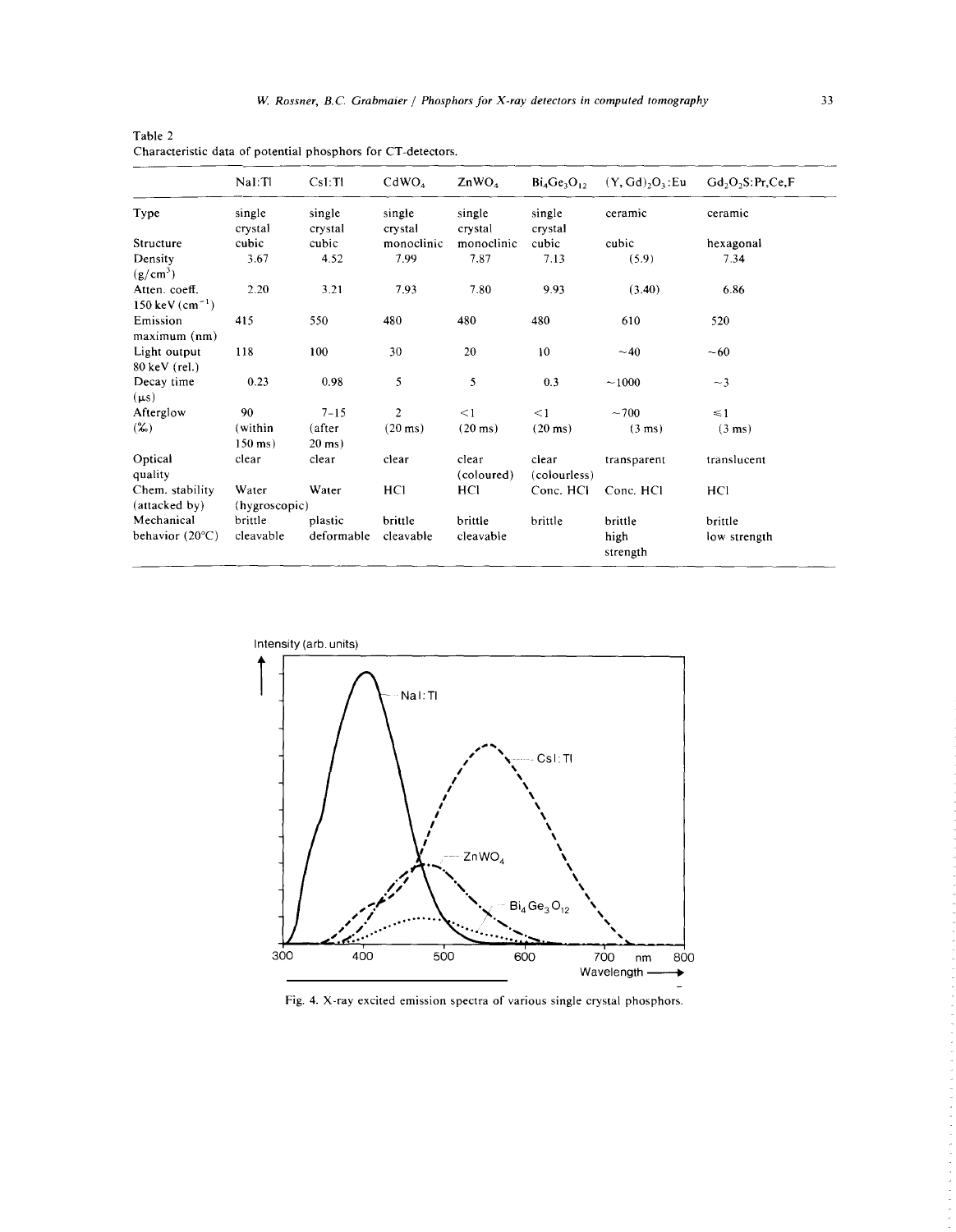

Fig. 5. Aftergion curves for various phosphors by X-ray excitation cut off.

growth conditions, and anion/cation doping in brackets refer to a  $Y_2O_3$ -Gd $_2O_3$ -2: 1 ration and  $\alpha$  and  $\alpha$  and  $\alpha$  and  $\alpha$  and  $\alpha$  and  $\alpha$  and  $\alpha$  and  $\alpha$  and  $\alpha$  and  $\alpha$  and  $\alpha$  and  $\alpha$  and  $\alpha$  and  $\alpha$ particular, results in a slight improvement of the<br>proporties maniforms above, however, regiont efficiency decreased entrivally [10]. An analytical Gd<sub>2</sub>O<sub>3</sub>:Eu containing more than 50 mole fractions<br>investigation of the radiation defects by ogricully of yorks W ansure value tryonal structure, and investigation of the radiation defects by optically detected magnetic reasonate methods indigated detected magnetic resonance methods indicated developed by Greskovich, Cumno et al. with<br>Out institutionation of V<sub>h</sub>-segment and TI-monomers **concerned regard** to CT applications (e.g. [13-16]). that the interaction of V<sub>k-</sub>centers and TI-monomers special regard to CT applications (e.g. [13-16]).<br>In WH is Thelistors ansy contribute to effections such highly edvanced careede citiering seckas well as Ti-distors may contribute to afterglow Using highly advanced careede chilaring tech-<br>and hystermic [11]. Purther investigations are in an alones, such as vecuum has pursuing to bat investme progress to improve the understanding of the pressing with the pressing with the pressing with the subsequent of the treatments. The subsequent of the second treatments of the second treatments of the second treatments, th

based on ceramic materials has been introduced collection is well solved. The emission spectra dur-<br>by several groups for X-ray f. T. ms f. 21. These correct exception (i.e. 6) dignot the characteristic materials are derivatives of well known rare earth<br>phospher systems of calides and universities which find ocar applications with the introduction of the characteristics exceed most of the single crysadvanced ceramic technologies to phosphor pre- tal phosphors. However, thereis still an insufficient paration methods, Europiana deped yenia-<br>gadolina ceramics, Y<sub>2</sub>O<sub>3</sub>-G4<sub>2</sub>O<sub>3</sub>:En, end gadolinium oxis with  $\alpha$  doped with prascodymism, cerium and fluor, Gd<sub>2</sub>O<sub>2</sub>S:P.,Ce<sub>r</sub>P, are promiting merium and there, Gd<sub>2</sub>O<sub>2</sub>S:Pr,Ce,F, are promising patent specifications this time behavior of the<br>candidates of this also: of phosphers on mindi- evolution can be improved by miditional desping candidates of this class of phosphors or scintil- emission can be improved by additional doping

ized. An emperical study of the influence of crystal are in the trated in fig. 6. Values of table 2 put in growth conditions, and suitable doping in  $\frac{1}{2}$  because of table 2 put in growth conditions, and suitable dopi

The care earth coverate shoulder, r.g.  $Y_2O_3-$  Gd<sub>2</sub>O<sub>3</sub>alques, euch us vacuum hot passing or hot investigations are in niques, such as vacuum hot pressing or hot in<br>pressing or hot as vacuum hotpressing or hotpressing or hotpressing or hotpressing or hotpressing or hot in th intrinsic <u>mechanisms.</u> obtained completely conspirent, but polycrystal-<br>For the last faw years a case class of placining extra a fine *complete So, the grobinit* of makes in fight For the last faw years a new class of phosphors line ceramics. So, the problem of embason light<br>based on ceramic meterials last hean inveduced coollection is well solved. The emission encore dut- $\log X$ -ray exchangen (fig. 6) shows the characteristic  $30-40$  the  $5a^{1+1}$  D-manifold to  $^7F_1$  manifold promodes s. Light output, spectral matching and paration methods. Europium doped yttria- long term afterglow (fig. 5) and even a long 1-Gd2O3:Eu, and exponential decay time of about 1.3 milliseconds which is typical for  ${\rm Eu}^{2+}$  codesion. Following the  $\,$ lators. The corresponding characteristics are listed with other rare earth ions or cations with another in  $t$ able 2 and the X-ray exclusi emission spectra valency. In the case of  $Y_2O_3$ -Gd, $O_3$ : Eu the decay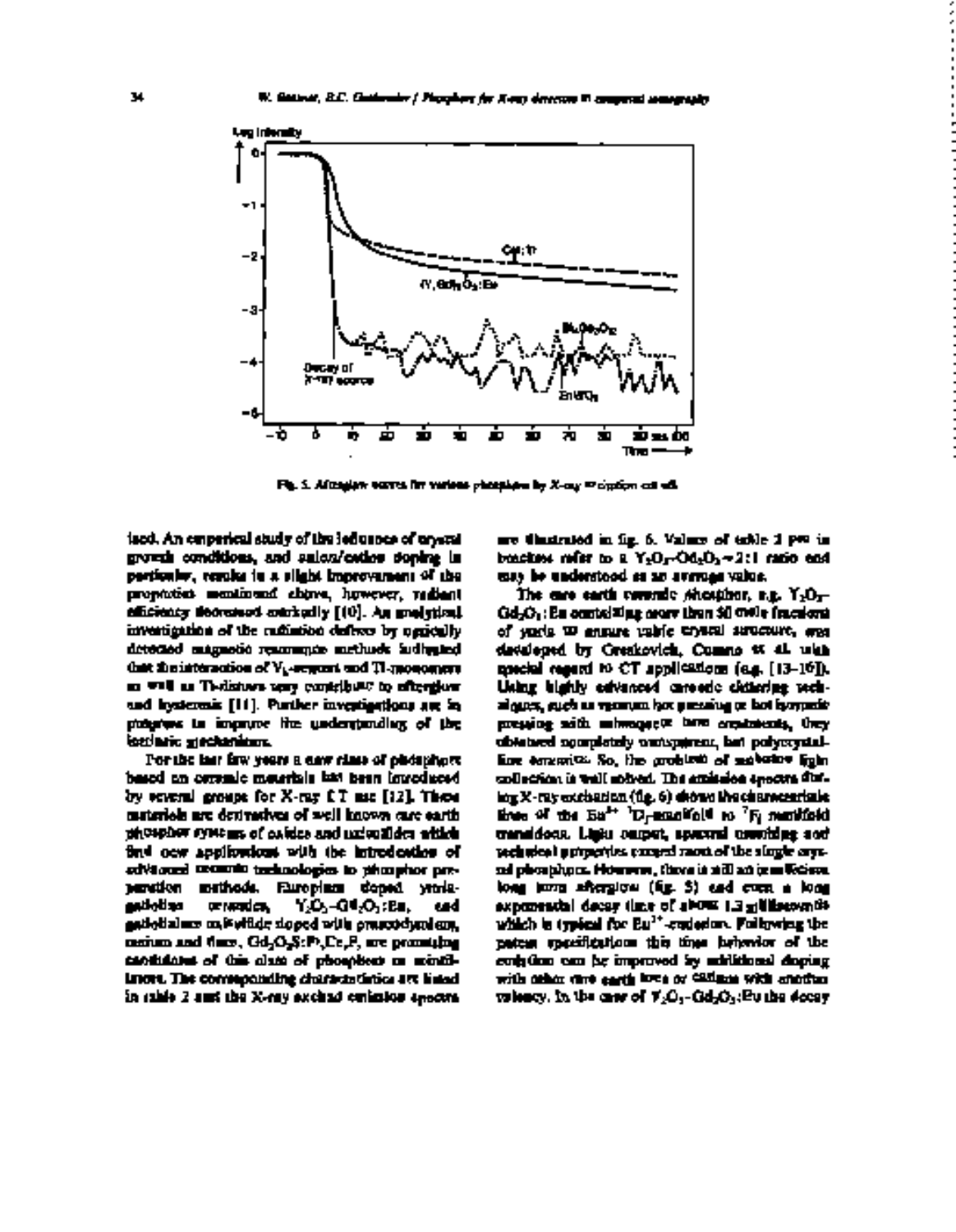

Fig. 6. X-ray excited emission spectra of ceramic phosphors.

is added [17]. This may be caused primarily by a doping decreases the concentration of all trap reduction of the inversion symmetry of the sur- states observed [20]. roundings of the Eur<br>definition tsites due to domain.<br><sup>3t</sup>sites due to domain and defect incorporation increasing the transition probability. **6. Conclusion and future outlook** 

In contrast to the Y 203-Canger, eu phosphor,<br>— leur afin af — le cann for Gd<sub>2</sub>O<sub>2</sub>S:Fr,Ce,F a very low afterglow is repto- At present, the "ideal" phosphor for CT detec-<br>tod [18]. This centure phosphor established by - toos is not excitable. For CT-application conted [18]. This ceramic phosphor established by tors is not available. For CT-application corr-<br>Yamada, Tuakada et at is studie from a that desived the promises are still securitory. With the coronaty phengham provides by hert isostation promises manger and developed cannolo beauty recently phenghases, phosphor powder by hot isostatic pressing using developed ceramic based rare earth phosphors, some sintering aids [18-20]. By this technique a like Y203-Gd203:Eu and Gd2O2S:Pr,Ce,F, further highly densified ceramic with a residual porosity progress may be achievable by offering increased<br>of tass than 1% is strained. Our so the housgonal — light certaes, higher suddity and knott aftergiow. crystal structure of this compound only trace-<br>history is achievable, "in spits of this principal limitation of the spilcial quality high fight output ceramic rechnologies allow the preparation of<br>is monopoed. The X-ray exclude ceriodon exhibits — compact phospher elements, creaments high is measured. The X-ray excited emission exhibits compact phosphor elements, even with high the characteristic Pr manifold and <sup>i</sup>D<br>manifold and <sup>i</sup>D 2 to the

stabilization ofthe deep trap states while low traps trolled tailoring of the phosphors chemical and

time changes from 1.3 ms to about 1.0 ms if ThO<sub>2</sub> at about 260 K are destabilized. In addition Co-<br>is added [17]. This may be exceed primarily by **g** aboping decreases the concentration of all trup

light origin. Digher multify sod livent afterglow.<br>Although them, "new" phaspham are derivalives of well known phosphor systems, ins advanced<br>contains sochoologies afters the presentation of aptical quality, of materials where single crystals 3H~-manifoldground state. are not available. As a sophisticated approach to Typically  $Pr^{2*}$  thows a very rapid decay. phosphor engineering the ceramic way may give To ensure low afterglow the Ce- and F-dopants new possibilities. In the case of phosphor activaare introduced, It was found that doping with F tion by multicomponent doping, ceramic predecreases the afterglow by about one order of **provision methods may offer more flexibility than** magnitude. As shown by the thermoluminiscence crystal growth techniques as dopant incorporation glow curve in fig. 7, this effect is attributed to a mainly occurs by solid state reactions, Thus, con-